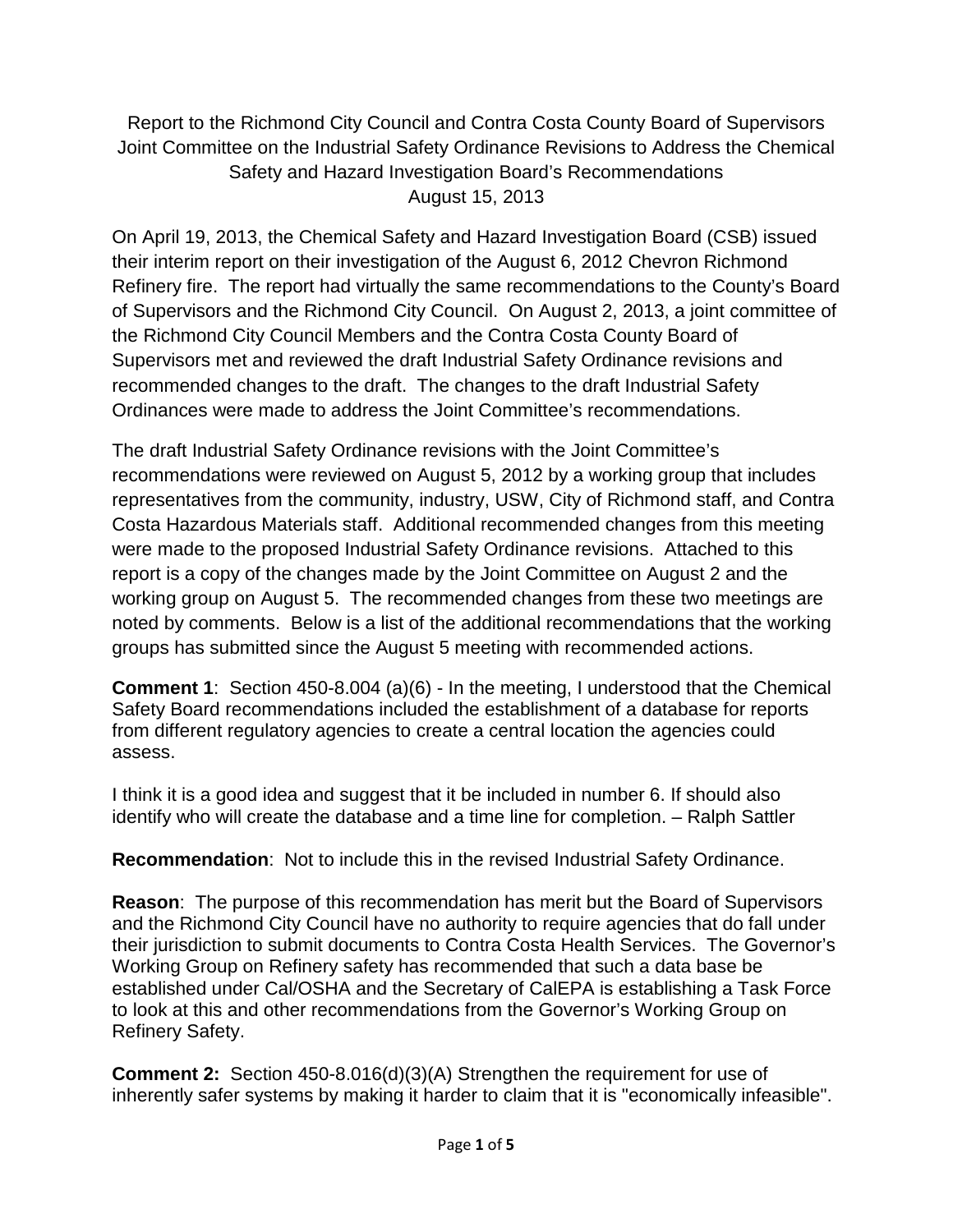For example, how can a company say that making an investment for safety that can't be met any other way is economically infeasible when its CEO is receiving millions of dollars in bonuses? – Marilyn Langlois

**Recommendation:** Not to include this in the revised Industrial Safety Ordinance. Include additional language if the inherently safer system is not implemented because of a claim of financial infeasibility, that would require additional safeguards be added that would reduce the overall risk to the same extent or greater as that of the implementation of the inherently safer system.

**Reason:** The proposed ordinance revisions requires that inherently safer systems implemented *". . . to the greatest extent feasible. If a stationary source concludes that an inherently safer system is not feasible, the basis for this conclusion shall be documented in meaningful detail. . . . A claim of "financial infeasibility" shall not be based solely on evidence of reduced profits or increased costs, but rather shall include evidence that the financial impacts would be sufficiently severe to render the inherently safer system recommendation economically impractical, such that the process unit can no longer be financially operated. The financial determination will include the following factors (i) capital investment, (ii) product quality, (iii) total direct manufacturing costs, (iv) operability of the plant, and (v) demolition and future clean-up and disposal costs."* This would require inherently safer systems be implemented unless the regulated source can show that they cannot operate this process unit and would have to discontinue the operation of the process unit or not build a process unit because of the economics. Reducing the hazards that are presented are typically the best means to reduce the risk to the community, but there are other means to reduce the risk that may be acceptable. For an example, it is inherently safer to drive than to fly, but safeguards have been put in place when flying that reduces the overall risk to the commuter above that of driving a car.

**Comment 3:** Section 450-8.016(a)(9)(H) Include a requirement to document inherently safer systems when there has been excessive flaring. If ISS are in fact in use, the root causes of needing to do emergency flaring should be greatly reduced. Even though BAAQMD addresses this, it should be covered in our ISO, too. – Marilyn Langlois

# **Recommendation:** No recommendation

**Reason:** For accidents that require a root cause analysis, the revised ordinance would require the regulated source to perform an inherently safer systems analysis. The revised ordinance does not require an inherently safer system analysis if the reason that this incident is considered a Major Chemical Accident or Release is because of excess flaring. A definition for excess flaring has been included in the proposed recommendations. The reason for not including excess flaring in many cases would be redundant to what is already being required under the Bay Area Air Management District.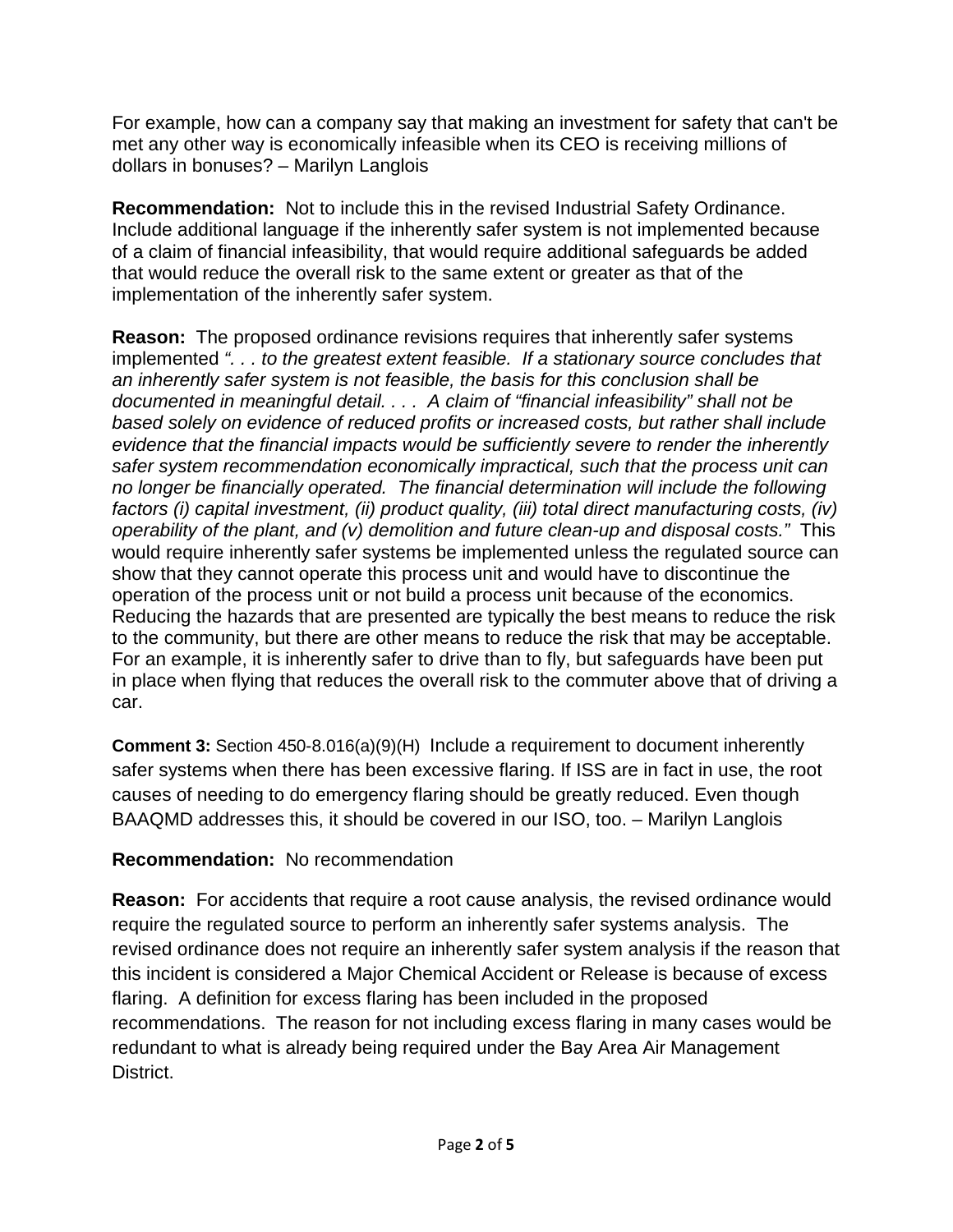**Comment 4:** Section 450-8.016(a)(6)(F) The definition and requirements for inherently safer systems should explicitly include the quality of crude oil that is processed. We now know that switching to higher sulfur crude can lead to the danger of corrosion and fires, whereas lower sulfur crude oil is available and should be used. Hence it is certainly feasible to process raw materials that are inherently safer. – Marilyn Langlois

**Recommendation:** Not to include this in the revised Industrial Safety Ordinance

**Reason:** The proposed requirement for Management of Change states: *"Management of Change reviews for a new process or a project involving significant modification of existing processes or facilities that result in a significant change in the process configuration or process chemistry shall evaluate and document the use of inherently safer systems as specified in Section 450-8.016(d)(3)(B)(ii)"*. Making a change in the crude slate is a significant change in the process chemistry and potentially the process configuration and as such is the proposed ordinance revisions already require an inherently safer system review.

**Comment 5:** Section 450-8.014(v) Refineries agree need to include def. for significant, but we are currently researching alternative definition which may already be in other regulations or recognized publications. - WSPA

**Recommendation:** If there is a better definition, especially that is already used in existing language, suggest using that language

**Comment 6:** Section 450-8.016(a)(6)(F) Change the wording from "No later than April 30, 2014. . ." to "Effective April 30, 2014. . ." - WSPA

**Recommendation:** Accept this change

**Comment 7:** Section 450-8.016(a)(6)(F) Remove the phrase ". . . that result in a significant change in the process configuration or process chemistry. . ." - WSPA

**Recommendation:** Do not accept this recommendation

**Reason:** This phrase adds understanding when inherently safer systems are to be included in the Management of Change process.

**Comment 8:** Section 450-8.016(a)(9))G) Change the wording from "For incidents that occur later than April 30, 2014. . ." to "Effective April 30, 2014. . ." - WSPA

**Recommendation:** Do not accept this recommendation

**Reason:** The phrase "For incidents that occur later than April 30, 2014. . ." provides more clarity

**Comment 9:** Section 450-8.016(a)(9))G) reword this section for additional clarity from: ".. *.stationary sources shall evaluate and document the use of inherently safer systems on covered process(es) that had, or could have reasonably resulted in, a Major Chemical or Accidental Release of a regulated substance as specified in Section 450-8.016(d)(3)(B)(iii). This requirement does not apply to incidents that are classified as a Major Chemical or Accidental*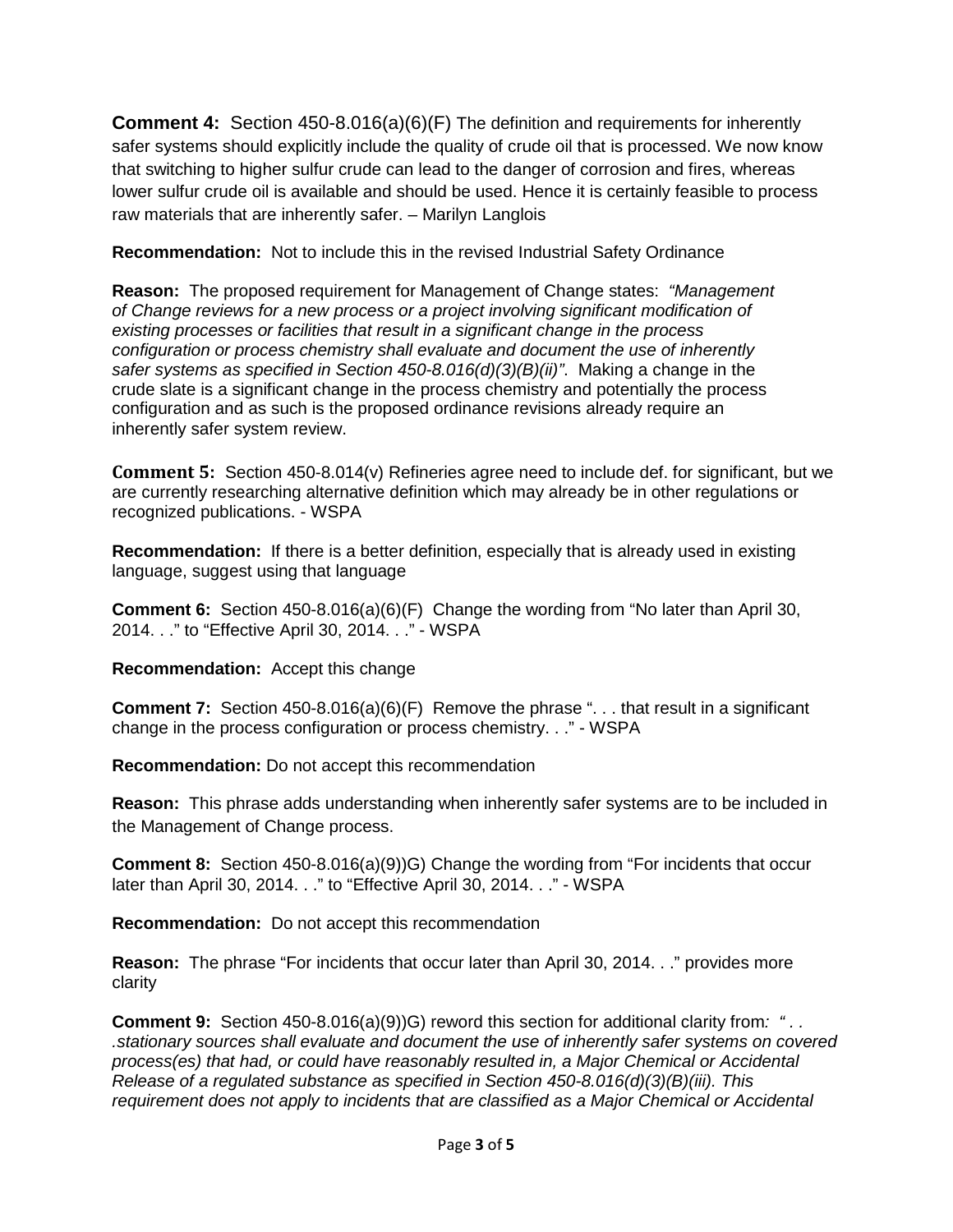*Release due to excessive flaring." to "for those incident investigations that could have reasonably resulted in a catastrophic release, stationary sources shall evaluate and document the use of inherently safer systems as specified in Section 450-8.016(d)(3)(B)(iii) for those recommendations from incident investigations that specify a project involving significant modification of existing processes, or facilities. This does not apply to incidents that are classified as a Major Chemical or Accidental Release due to flaring."* WSPA

#### **Recommendation:** Accept this recommendation

**Reason:** This rewording does add clarity as to when to apply an inherently safer systems evaluation.

**Comment 10:** Section 450-8.016(a)(13)(D)(ii) Section 450-8.016(a)(6)(F) Change the wording from "No later than April 30, 2014. . ." to "Effective April 30, 2014. . ." - WSPA

## **Recommendation:** Accept this change

**Comment 11:** Section 450-8.016(a)(13)(D)(ii) Revise the wording from *". . . each regulated stationary sources shall develop on-going and site specific leading and lagging indicators that will show the effectiveness of the process safety program elements, including and not limited to the mechanical integrity program element."* to *". . .each regulated stationary sources shall develop on-going and site specific leading and lagging indicators that will show the effectiveness of their process safety performance , including and not limited to the mechanical integrity program element."* - WSPA

**Recommendation:** Accept this change

**Reason:** This change makes the subsection more accurate

**Comment 12:** Section 450-8.016(c)(4) Change the wording from "For incidents that occur later than April 30, 2014. . ." to "Effective April 30, 2014. . ." - WSPA

**Recommendation:** Do not accept this recommendation

**Reason:** The phrase "For incidents that occur later than April 30, 2014. . ." provides more clarity

**Comment 13: Comment 9:** Section 450-8.016(c)(4) reword this section for additional clarity from*: " . . . stationary sources shall evaluate and document the use of inherently safer systems on covered process(es) as part of the Root Cause Analysis investigation process as specified in Section 450-8.016(d)(3)(B)(iii) for incidents that had or could have reasonably resulted in a Major Chemical Accident or Release . This requirement does not apply to those incidents that were classified as a Major Chemical Accident or Release due to excessive flaring activities.." to "for those incident investigations that could have reasonably resulted in a catastrophic release, stationary sources shall evaluate and document the use of inherently safer systems as specified in Section 450-8.016(d)(3)(B)(iii) for those recommendations from incident investigations that specify a project involving significant modification of existing processes, or*  facilities. This does not apply to incidents that are classified as a Major Chemical or Accidental *Release due to flaring."* - WSPA